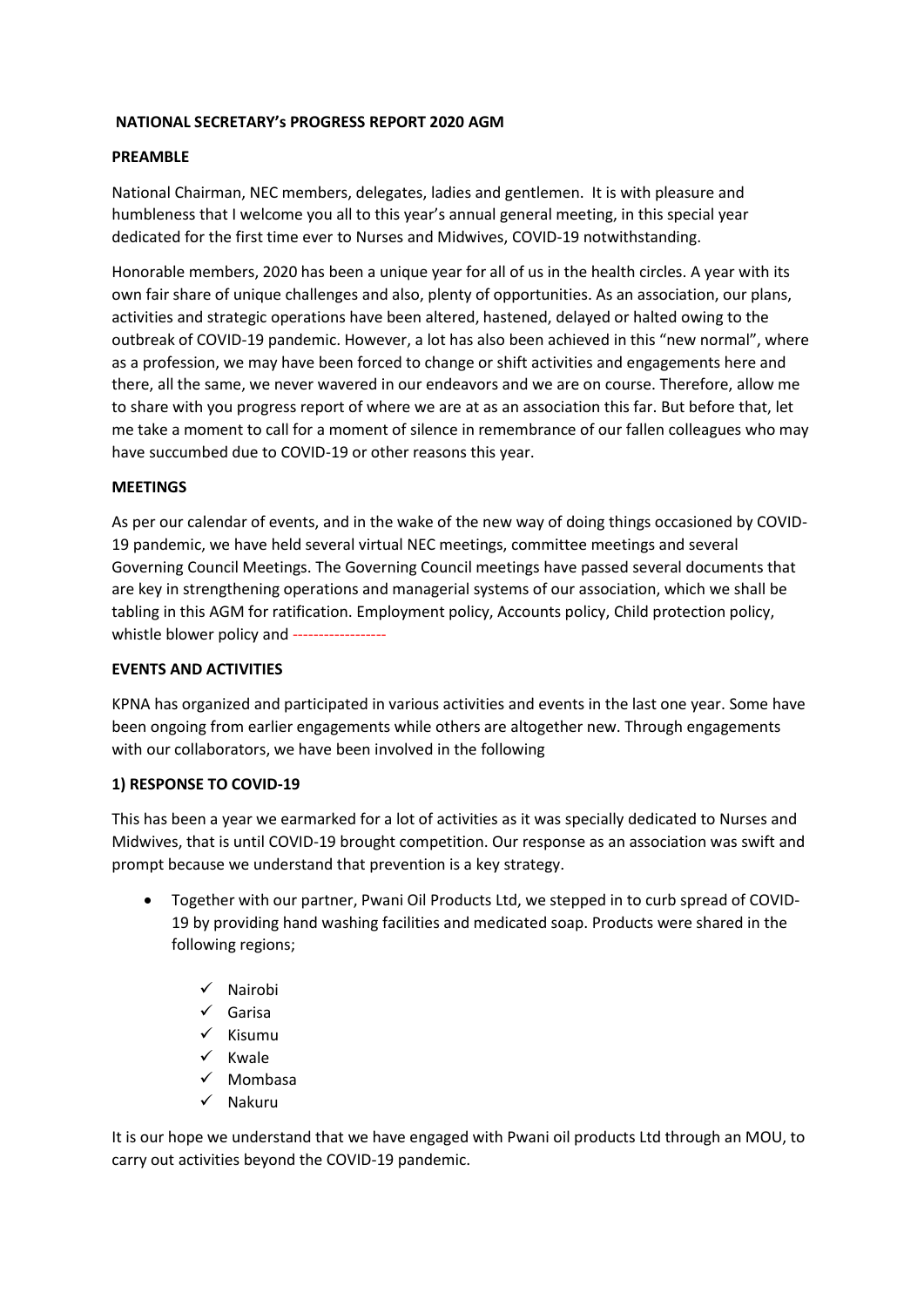- We are sitting at the HRH COVID-19 response work stream representing Nurses. this committee developed the COVID-19 HRH guidelines
- We held a joint Press conference with KHF early on at the beginning of the COVID-19 Pandemic, where we represented the voice of Nurses regarding the pandemic.
- WE have given two position statements on the current situation regarding the Pandemic, and four pressers decrying the deplorable situation at the health care facilities and how it affects our members. We have made numerous calls to action regarding consistent provision of quality PPEs, ensure that Nurses and Midwives have appropriate IPC training and COVID-19 specific guidance and training, ensuring protection and financial compensation for Nurses, ensuring a safe and effective deployment of Nurses and Midwives across board and a call to capitalize on Nursing leadership involvement in policy and decision making.

# **2) PROFESSIONAL DEVELOPMENT**

As a professional association, we have raised to the occasion and adopted to the new normal of doing things. In our true definition of progress, we sought to embrace technology as a way of keeping our members updated professionally through weekly webinars which have been consistent and relevant.

- KPNA participated in the launch of AMREF's JIBU el earning platform. This is a free of charge learning opportunity that's open to all health care workers and we are encouraged to register in order to access numerous courses on line.
- We have since applied for and received credentials to be a CPD provider body.
- We have also subscribed to a premium level zoom platform which has enabled us not only run the office, but also keep in touch with our members throughout the year.
- Together with other professional associations, we have ongoing webinars under the "Nurse / Midwife umbrella.
- KPNA also is in collaboration with the Kenya Diabetes study group and Nursing Council of Kenya to offer a short course on Diabetes for Nurses which runs till December  $31^{st}$  2020. It is a CPD accredited course and certificates will be awarded after successful completion of the course. We are all encouraged to register.

we are encouraged to visit our KPNA website where all presentations and other educative content is uploaded for our continuous learning.

# **3) NURSES SCOPE OF PRACTICE.**

In March of 2020, KPNA attended a stakeholders meeting to review the draft general Scope of Practice and we have been in the TWG working on the scope. currently, a final draft has been through stakeholders' validation forum and is now at the Nursing Council, awaiting board approval. Thanks to all of us who gave their input whenever requested, it was very helpful contribution.

**4) REIMBURSEMENT:** As Leadership, we have strived to ensure that we give reimbursement to branches as stipulated in our constitution. Those branches that have had their subscriptions received at the national office accounts have had their reimbursements done.

# **5) PARTNERSHIPS:**

• **KPNA** early on in the year, set to open up and reach out to collaborators in order to position members strategically in leadership. We signed an MOU with the Certified Institute of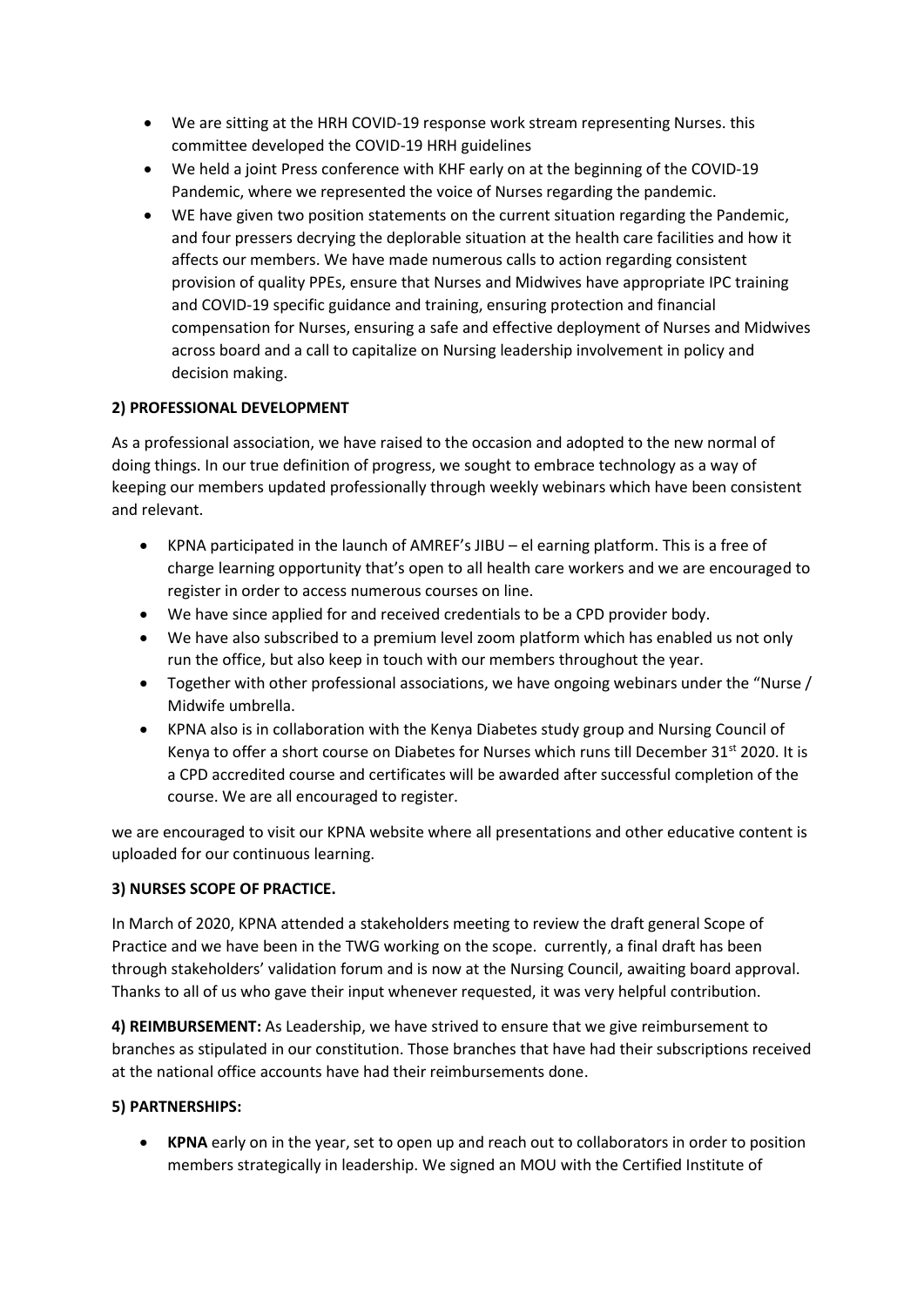Administrators with a hope to capacity build our members through trainings. This however, hasn't taken off as envisioned owing to COVID-19 pandemic. `

- **Johnson and Johnson:** KPNA is in joint collaboration other bodies through Aga Khan University have an MOU to implement a grant to improve Nursing and Midwifery through human resource capacity building, regulatory strengthening, nursing policy and guidelines strengthening plus Nursing & Midwifery associations strengthening, where our mandate will be recruitment of Nurses and Midwives to KPNA.
- **Communications Expert:** Owing to the need for the association to be technologically engaged, KPNA has contracted pace code digital a communications firm to support our branding as KPNA. This year's Hybrid Annual Scientific conference has been evidence of the need for expertise in this field. So, as an association, we are set to occupy the digital and professional communications space going forward.
- **UNFPA – FGM project:** Evidenced data reveal that FGM practice is currently being fueled by medicalization of this practice according to the Anti FGM board. Nurses and midwives have been said to be among health care workers who carryout FGM. Therefore, as an association, we are in communication with the Anti FGM board seeking to forge an MOU on joining hands to end this vice by the targeted 2022 in the 22 hot spot practicing counties. As Nurses, we have a role.
- Since the beginning of our engagement with KOGS, we have now established an MOU which we shall be appending our signatures to before the end of the year. This opens up more opportunity for us as stewards of reproductive health. We shall keep you informed and engaged as activities roll out.
- **Quality Healthcare Kenyan Awards**: KPNA is a partner in these prestigious national award which due to COVID-19 outbreak was postponed to next year 2021. The award has 17 flagship categories, 3 of which are people's choice and 14 general categories that are open to individuals and organizations in the health sector. The awards are set to take place on the 7<sup>th</sup> of April 2021. The call for nomination is open, and all of us should purpose to take part so as to front as many Nurses and midwives plus our institutions that deserve recognition.
- **Bella Risu Foundation:** Our CSR partner, this year has supported 3 missions.
	- ➢ Makueni
	- ➢ Garisa
	- ➢ Kisumu
- **CHReaD membership:** KPNA together with other members of this coalition, has had several meetings and advocacy events this year. For example, response during the budgeting process for the financial year 2020/ 2021, where we jointly signed a memorandum to the National assembly making a call to increased budgetary allocation for Health research and development. KPNA is the only Nursing body representing the fraternity in this coalition.
- **KHF MEMBERSHIP:** As a partner member of this federation, KPNA has this year provided opportunity for our members' capacity building in a TOT course on Infection prevention. From the 8<sup>th</sup> to the 10<sup>th</sup> of this week, Five KPNA members from; Kilifi County, Garisa County, Nakuru County, Muranga County and Bungoma County.